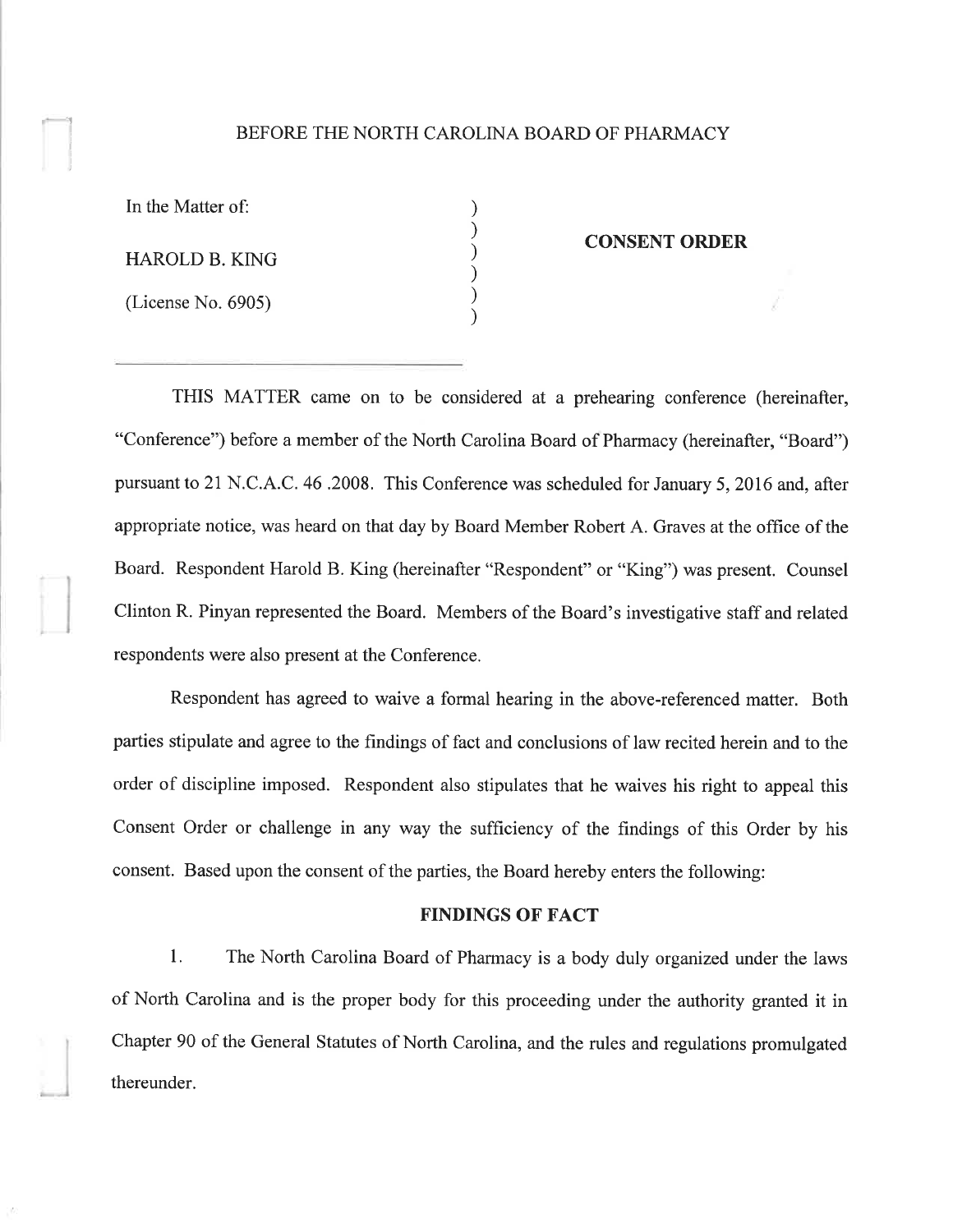2. Respondent Harold B. King is, and was at all relevant times referred to herein, the holder of License No. 6905. At all relevant times up to July 24, 2015, King was the pharmacistmanager of Medisave Inc. d/b/a King's Pharmacy and Compounding Lab, located at 2231 South College Road, Wilmington, North Carolina Permit No. 5304). King is, and was at all relevant times, subject to the rules and regulations of the North Carolina Board of Pharmacy and the laws of the State of North Carolina.

3. In February, May and August2014, King declined to fill prescriptions for 90-day supplies of trazodone 100 mg for a patient, instead filling only 30-day supplies. King incorrectly represented to the patient that the Pharmacy was not permitted by the insurer to fill 90-day prescriptions. Instead, it was the Pharmacy's policy not to fill prescriptions for longer than a 30 day period, so that it could instead receive multiple co-pays in order to increase profits (or, in some cases, reduce losses) on its dispensing. King testified that he often varied from this policy if patients complained, however he did not do so with respect to this patient. During the investigation of this complaint, King cooperated with the Board investigator and disclosed both his representations to the patient, as well as the true state of affairs.

4. Between June 2014 and April 20l5,on at least nine (9) occasions, King engaged in wholesale shipments into the states of Arizona, Arkansas, Kentucky, New Jersey, Texas and Virginia, without the Pharmacy having the required non-resident permits. In addition, King shipped some of these drugs in opened, partial packages, which was not permitted by some or all of these states. King made these shipments by using services provided by MatchRx to pair interested buying and selling pharmacies for overstocked prescription drugs. Similar services are provided by other companies, including RxCherryPick, RxTrade and ExchangeMeds. In using the MatchRx service, King relied upon representations that the Pharmacy could lawfully ship to

2

-l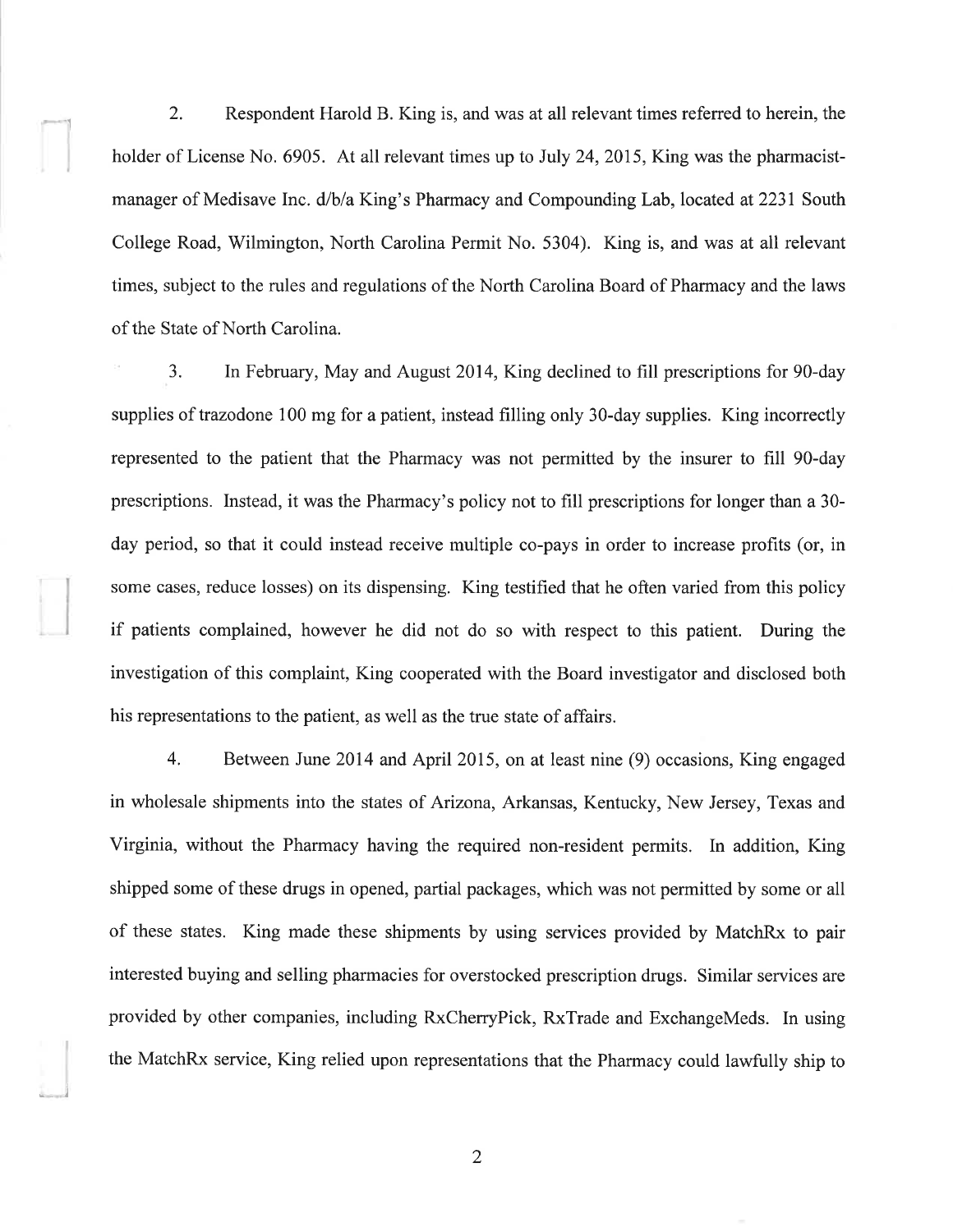other states using the service. King acknowledged that he should have researched permitting requirements in other states before shipping there, rather than relying upon MatchRx's representations. Although the Board finds that it was not reasonable for King to rely on the representations of a third-party with a profit motive to cause the Pharmacy to use the service, rather than researching legal requirements on his own, the Board finds that King acted in good faith in his reliance.

5. On April 16,2015, the Arizona Board of Pharmacy sent a cease and desist letter to the Pharmacy, requesting that the Pharmacy cease shipments into Arizona without a permit. The Arizona Board of Pharmacy sent similar letters to a number of other North Carolina pharmacies. The other states into which King had shipped (Arkansas, Kentucky, New Jersey, Texas and Virginia) had similar permitting requirements with which the Pharmacy had not complied. Upon receipt of this letter, King immediately stopped using the MatchRx service and fully cooperated with the Board's investigation of MatchRx shipments.

6. Although King cooperated completely with the Board's investigation of its shipments through MatchRx, the Board is unable to accurately find the full scope of shipments made to other states because MatchRx refused to cooperate fully with the Board's investigation.

7. When an inspection was conducted on April 16, 2015, King was engaged in the following acts:

- a. King, on occasion, failed to maintain the required documentation of photo identification presented by all of the individuals seeking the dispensation of schedule II and III controlled substances;
- b. King failed to keep a compounding log containing all information required to be documented;

J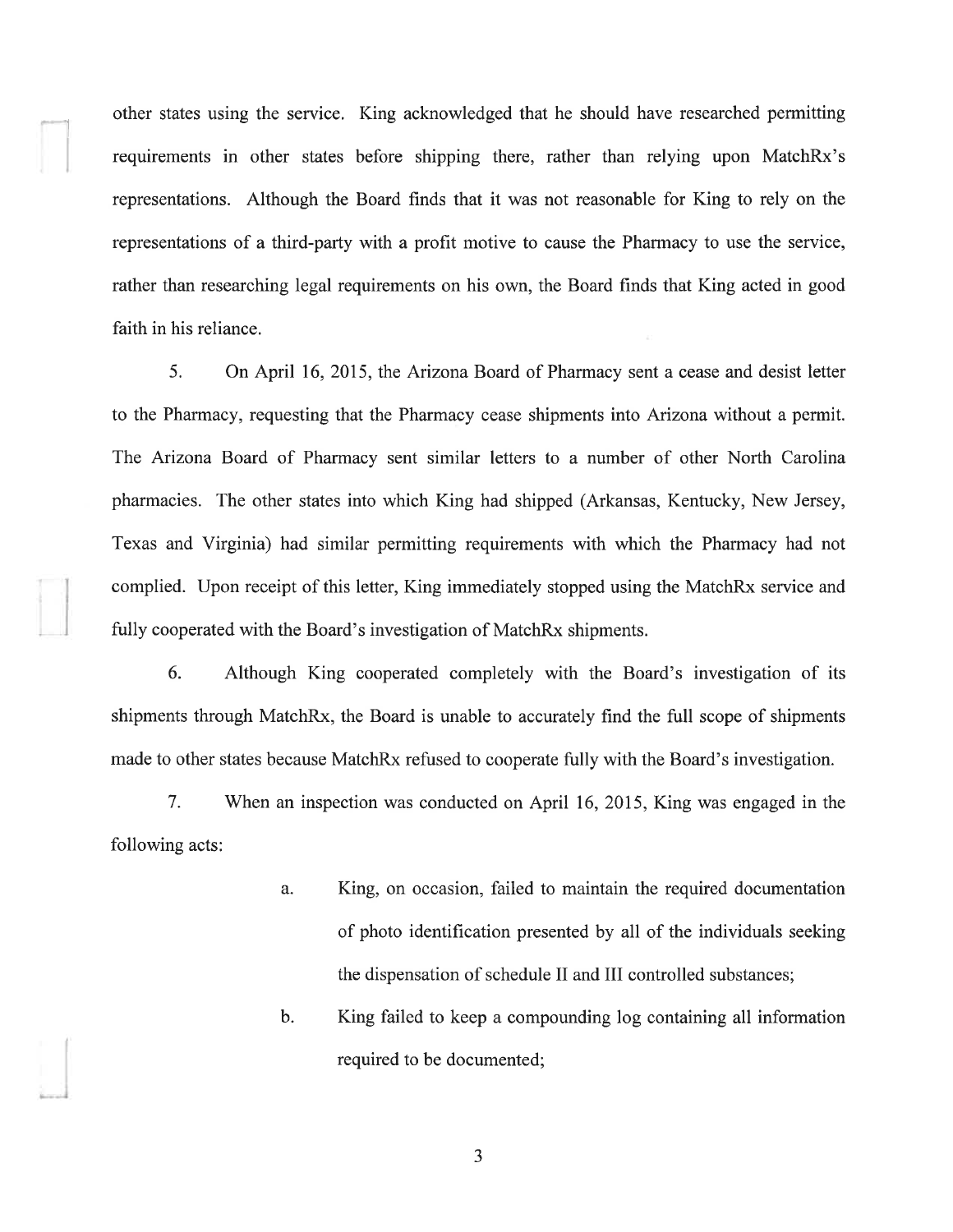- c. King failed to comply with required compounding standards, including but not limited to, proper beyond use dating, master formulation records, garbing, facility design, installing a powder containment hood and quality controls; and
- d. King was unlawfully compounding for office use on occasion, rather than only compounding patient-specific drugs pursuant to valid prescriptions.

8. The Board has received no evidence of any contamination in the Pharmacy's compounded products or injury to any patient. No patient or prescriber has complained to the Board or otherwise reported any issues with any of the Pharmacy's compounded products.

9. Since the inspection, King and his successor pharmacist-manager have cooperated with the Board's efforts to ensure compliance with all applicable laws governing compounding and documentation. Between April 2015 and the present, inspections showed that the Pharmacy has come into substantial compliance with respect to the previously identified violations.

10. As an aggravating factor in this case, the Board has considered prior letters of warning to King on April 7, 2006 and February 16, 2011, which addressed previous violations of the Pharmacy Practice Act and its regulations.

11. As substantial mitigating factors in this case, the Board has considered King's cooperation with the investigation, his immediate compliance with his obligations not to ship without wholesale permits (once he was alerted to those requirements), and his efforts to promptly remedy compounding and documentation deficiencies. In addition, the Pharmacy has changed pharmacist-managers since the events in question, and the new pharmacist-manager

4

)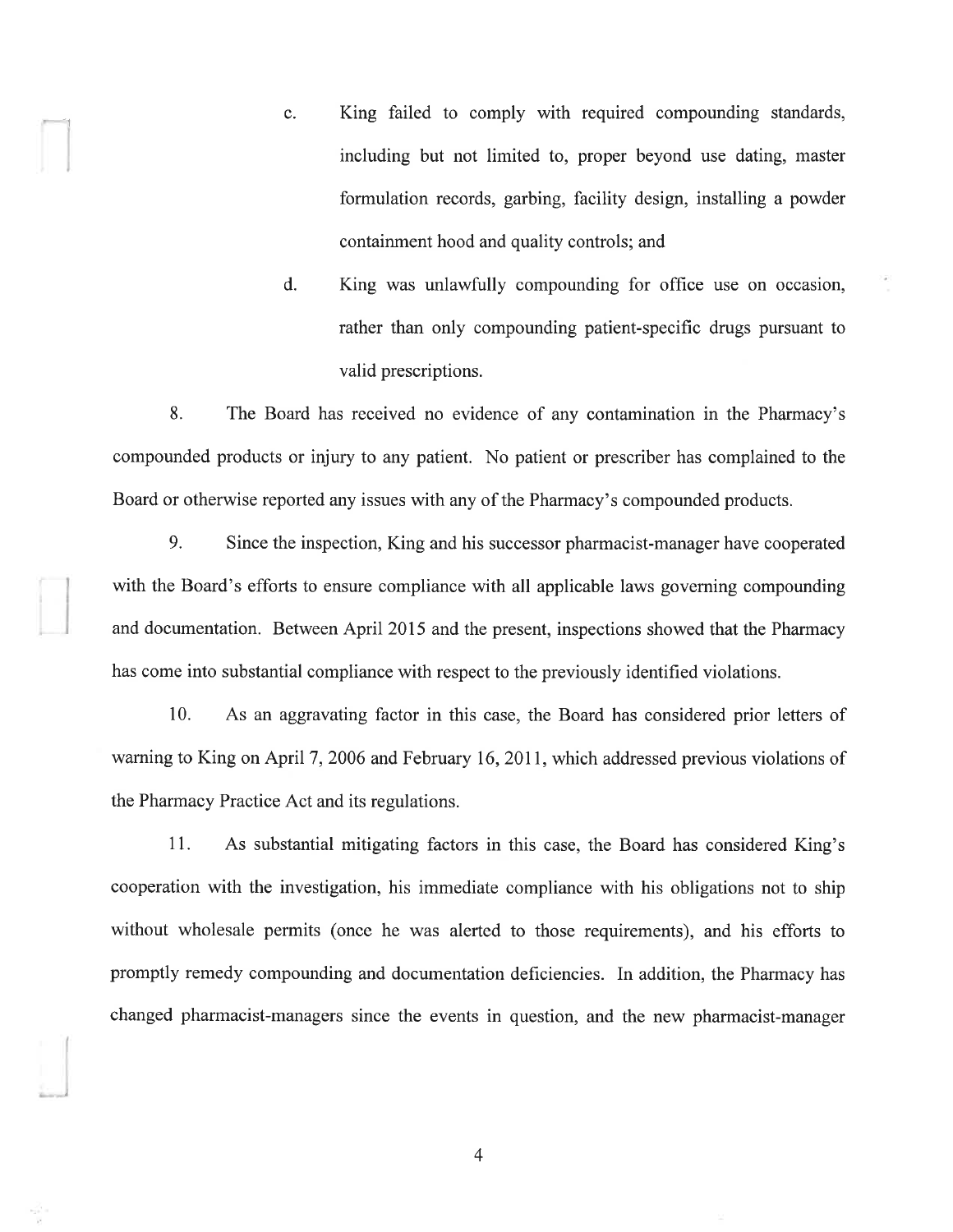(who is personally responsible for ongoing legal compliance by the Pharmacy) has assured future compliance with respect to the issues raised during these investigations.

 $-1$ 

l

#### CONCLUSIONS OF LAW

l. All parties are properly before the Board, and the Board has jurisdiction over Respondent and the subject matter of this proceeding.

2. Respondent's conduct, as set out in the findings of fact and conclusions of law above, constitutes grounds for discipline pursuant to North Carolina General Statutes  $\S 90-85.38(a)(4)$ , (6), (7) and (9) because Respondent's acts were in violation of North Carolina General Statutes \$\$ 90-85.40(Ð, 90-85 .47, 90-106.1 and 106-122; 21 N.C.A.C. 46 .1601, 46.1804,46 .1810 (former rule), and 46.2801,21 U.S.C. \$\$ 351, 353(e) and353a;21 C.F.R. 201.17, 201.18, and Part 205; Ark. Code § 20-64-505; Ark. Code R. §§ 08-00-0003 and 08-00-0008, Ariz. Rev. Stat. §§ 32-1929 and 32-1982; Ariz. Admin. Code § R4-23-607; Ky. Rev. Stat. Ann. \$ 315.402;201 Ky. Admin. Regs. 2:105; N.J. Stat. Ann. \$ 24:68-l; N.J. Admin. Code §§8:21-3A.4, 8:21-3A.5 and 8:21-3A.12; Tex. Health & Safety Code §§ 431.402, 431.406; 25 Tex. Admin. Code \$ 229.424; Va. Code Ann. g 54.1-3435.01; and 18 Va. Admin. Code  $§ 110-50-110.$ 

3. Respondent admits that the conduct in this matter constitutes sufficient grounds for disciplinary action on his license under North Carolina General Statutes  $\S 90-85.38(a)$ .

## CONCLUSIONS REGARDING DISCIPLINE

Based upon the foregoing Findings of Fact and Conclusions of Law, and with the consent of the Respondent, IT IS THEREFORE ORDERED that:

5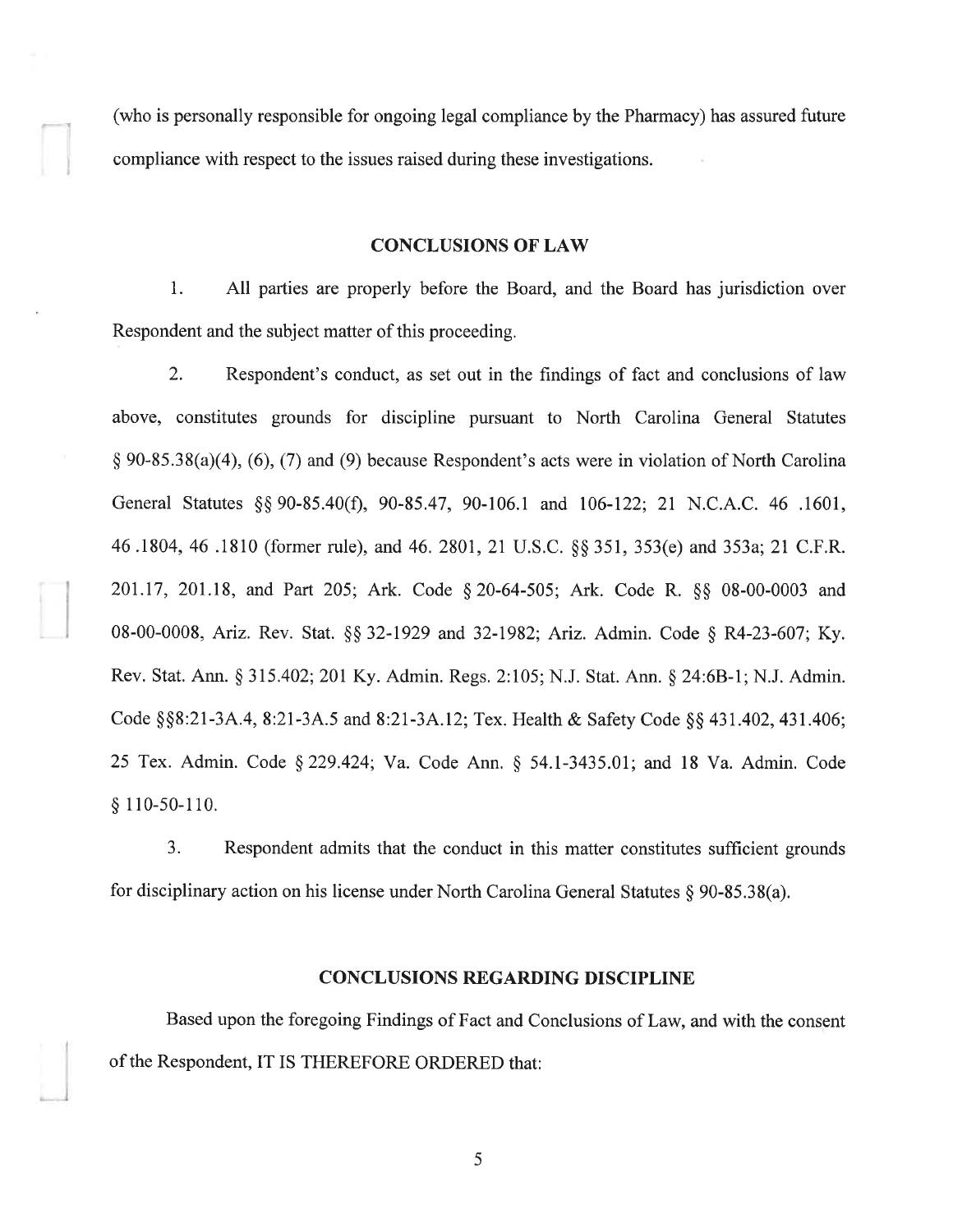l. The license of Respondent Harold B. King (License No. 6905) is hereby REPRIMANDED; and

2. The license of Respondent King is further restricted in that he consents that he shall not hereinafter serve as pharmacist-manager of any pharmacy, and it is so ordered.

This the  $\frac{|\mathbf{b}^{\mathbf{b}}|}{\text{day of } \mathbf{b}}$  and  $\frac{|\mathbf{b}^{\mathbf{b}}|}{\text{day}}$ , 2016.

I

I

NORTH CAROLINA BOARD OF PHARMACY

1 L By: Jack W. Gampbell, IV<br>Executive Director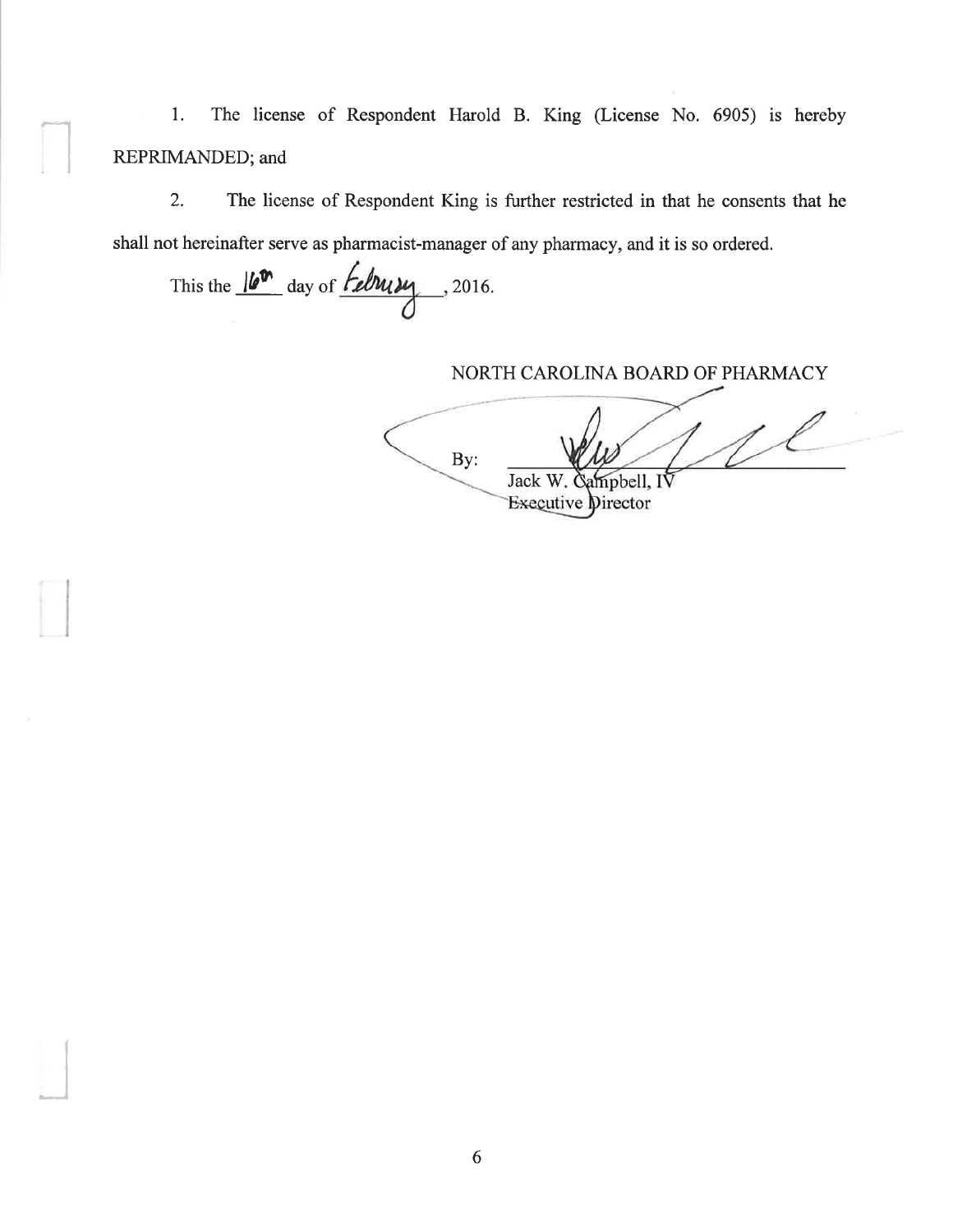Harold B. King, the holder of license number 6905, has full knowledge that he has the right to a formal hearing, at which he would have the right to be represented at his expense by counsel, in this matter. The undersigned freely, knowingly and voluntarily waives such right by entering into this Consent Order.

The undersigned understands and agrees that by entering into this Consent Order, he certifies that he has read the foregoing Consent Order and that he voluntarily consents to the terms and conditions set forth therein and relinquishes any right to judicial review of Board actions which may be taken concerning this matter.

The undersigned further understands that should he violate the terms and conditions of this Consent Order, the Board may take additional disciplinary action.

The undersigned understands and agrees that this Consent Order will not become effective unless and until approved by the Board.

The undersigned understands that he has the right to have counsel of his choice review and advise him with respect to his rights and this Consent Order, and represents that he enters this Consent Order after consultation with his counsel or after knowingly and voluntarily choosing not to consult with counsel.

ACCEPTED AND CONSENTED TO BY:

 $k$ and  $k$ ,  $k_{up}$  of  $k_{up}$  Date  $1 - 2Q - 20k$  $\vec\ell$ 

Nltlrr'

HAROLD B. KING (License No. 6905)

 $STATE OF$   $North$   $Canlina$ 

New HanoverOUNTY

I, the undersigned Notary Public of the County and State aforesaid, do hereby certify that the following reverse. following person personally appeared before me this day and acknowledged the due execution of the foregoing document: Harold B. King.

Notary Public V<br>Heather Reynolds  $Date: 1292010$ J My commission expires:  $\sqrt{2}$ rl.\*\*X,l.rl.,ß,trl.rFrl.{.r\*rF\*.r&rl.\*,1.\*:t\*¡1.¡1.¡l.rl.t¡rk\*\*.r1.¡l.rl.,l.\*rl.\*\*\*\*Xrl.\*rl.rl.\*,1.{<\*\*\*rl.!krF\*¡l.rl.¡1.,1. ùt q